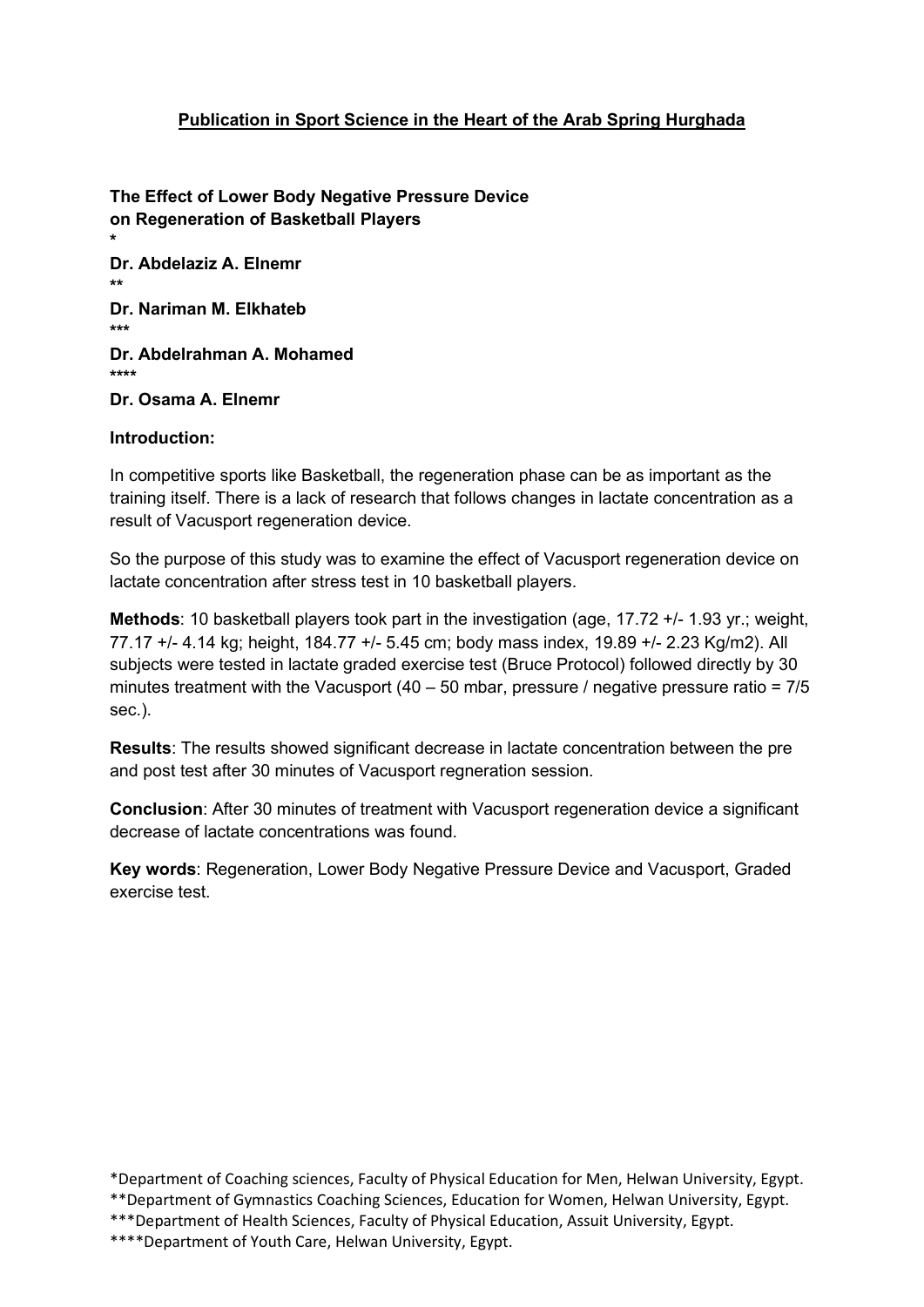### Introduction:

Manned space missions happen in weightlessness. Weightlessness means absence of gravity. Absence of gravity leads to orthostatic complications and complications oft he baroreceptor reflex. This situation needs a solution. Without a solution manned space missions would not be possible. The name of the solution is LBNPD = Lower Body Negative Pressure Device (The Vacusport Regeneration Device).

The basic research for this solution was carried out in space, aimed at improving the blood flows in astronauts experiencing negative effects of extended periods of weightlessness. This technology has now been refined to improve athletic performance. The athlete immediately feels the effect.

# The physical principle is the alternating vacuum:



Intermittent negative pressure application



The technique: Increase of microcirculation and improvement of capillarization through rhythmical capillary dilation and capillary compression caused by cyclical postive and negative pressure changes act like a second external heart in the lower body. The post exercise laboratory values have been measured and confirm the improvement oft he aerobic – anaerobic endurance.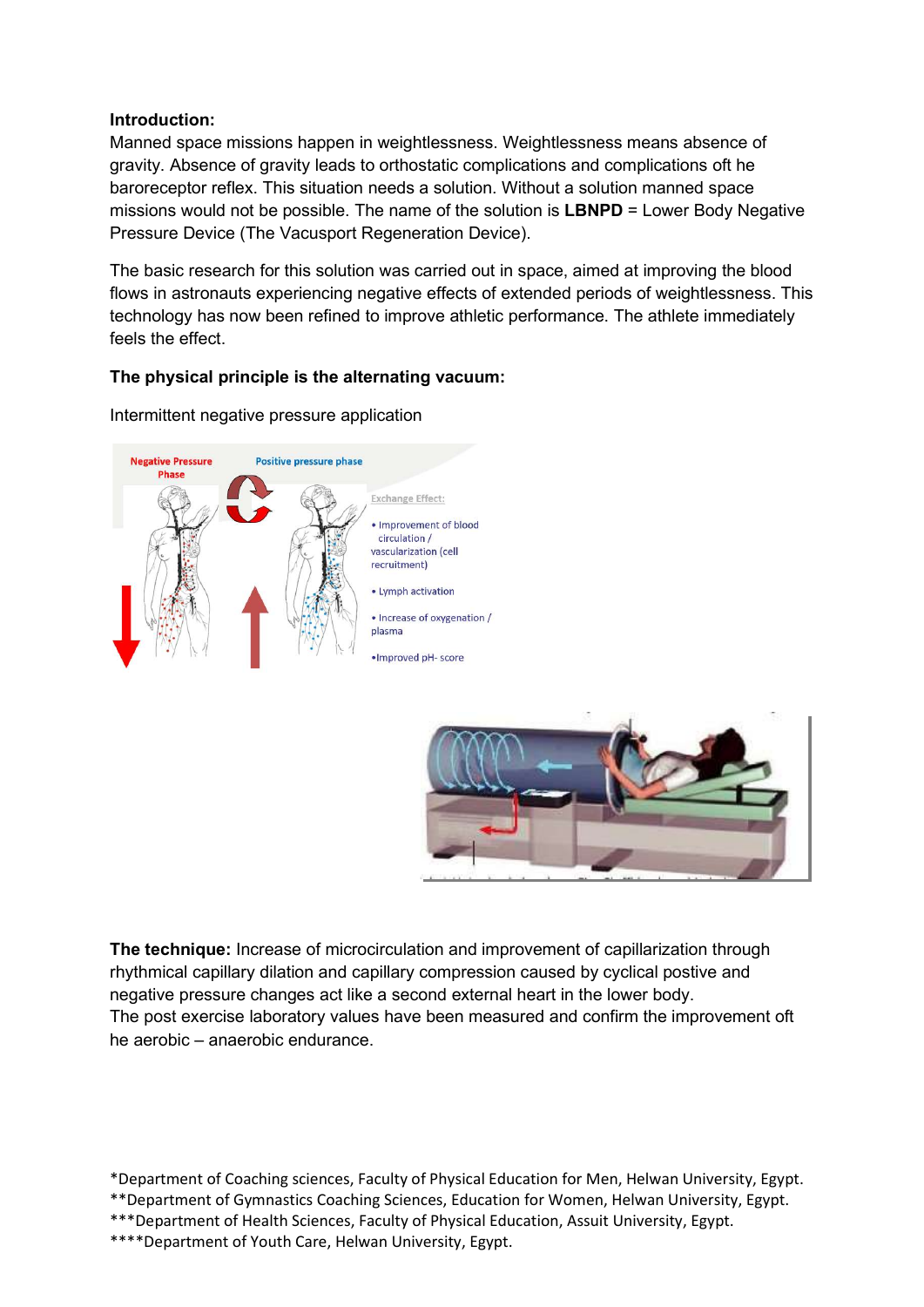The effect of exchange between negative and positive pressure phases:

- Improvement of blood circulation
- Lymph activation
- Increase of infiltrations

### Improved performance by quicker regeneration

In competitive sports, the regeneration phase can be as important as the training itself. The period between two exercise sessions is used to replenish the athleteä´s body systems in the quickest possible time, especially in sports utilising the large muscle systems oft he lower body.

World class athletes all follow perfectly designed training schedules, but the athlete who hast he advantage of shortening their regeneration time will not only be able tot rain as hard and intensively as their competitors, but will be able to do so more often.

The best athlete is the one who recovers quicker than the others and who can get back to peak training earlier.

The VACUSPORT Regeneration System is a new system for quicker regeneration and the replenishment of the athlete´s performance in competitive sports. It offers new dimensions to the science of training, adding one further dimension to performance improvement.

The device´s method is to increase tissue and muscle perfusion to achieve waste product removal and to accelerate reduction of lactate and creatinkinase.

On contrary, in the one study that examed the effect of a 12 week of VACUMED (similar to VACUSPORT) sessions (1 session every 2 days) on the level of lactate and creatinekinase showed that quicker reduction was happened (1).

In this study a total of 50 athletes were accompanied in their training process over a period of 12 weeks. Canoeists, swimmers, rowers, football players, tennis players and track and field athletes took part in the investigation. The athletes from different sport disciplines trained in the same training group with half of the training group being subjected to a 30- minutes treatment with the VACUMED every 2 days (40 – 50 mbar, pressure / negative pressure ratio  $= 7/5$  sec.). At the same time all the athletes took part in the regeneration training prescribed by the trainer. In addition 2x per week before and after training a blood sample was taken from the athletes (both VACUMED group and non- VACUMED group) and the following parameters measured:

Repose lactate (directly before training) – post-strain lactate (directly after training – CK, urea, uric acid and leukos (1.200 blood examinations on the 50 athletes).

At the beginning of the observation and at the end of the observation a scaled lactate test was carried out on all the athletes. In addition, before the beginning of each training session, all the athletes were questioned on their motivation and subjectively- felt degreee of regeneration using a numeric rating scale. The athletes belonging to the VACUMED group were additionally questioned on their opinion of the effectiveness of the VACUMED.

\*Department of Coaching sciences, Faculty of Physical Education for Men, Helwan University, Egypt. \*\*Department of Gymnastics Coaching Sciences, Education for Women, Helwan University, Egypt. \*\*\*Department of Health Sciences, Faculty of Physical Education, Assuit University, Egypt.

\*\*\*\*Department of Youth Care, Helwan University, Egypt.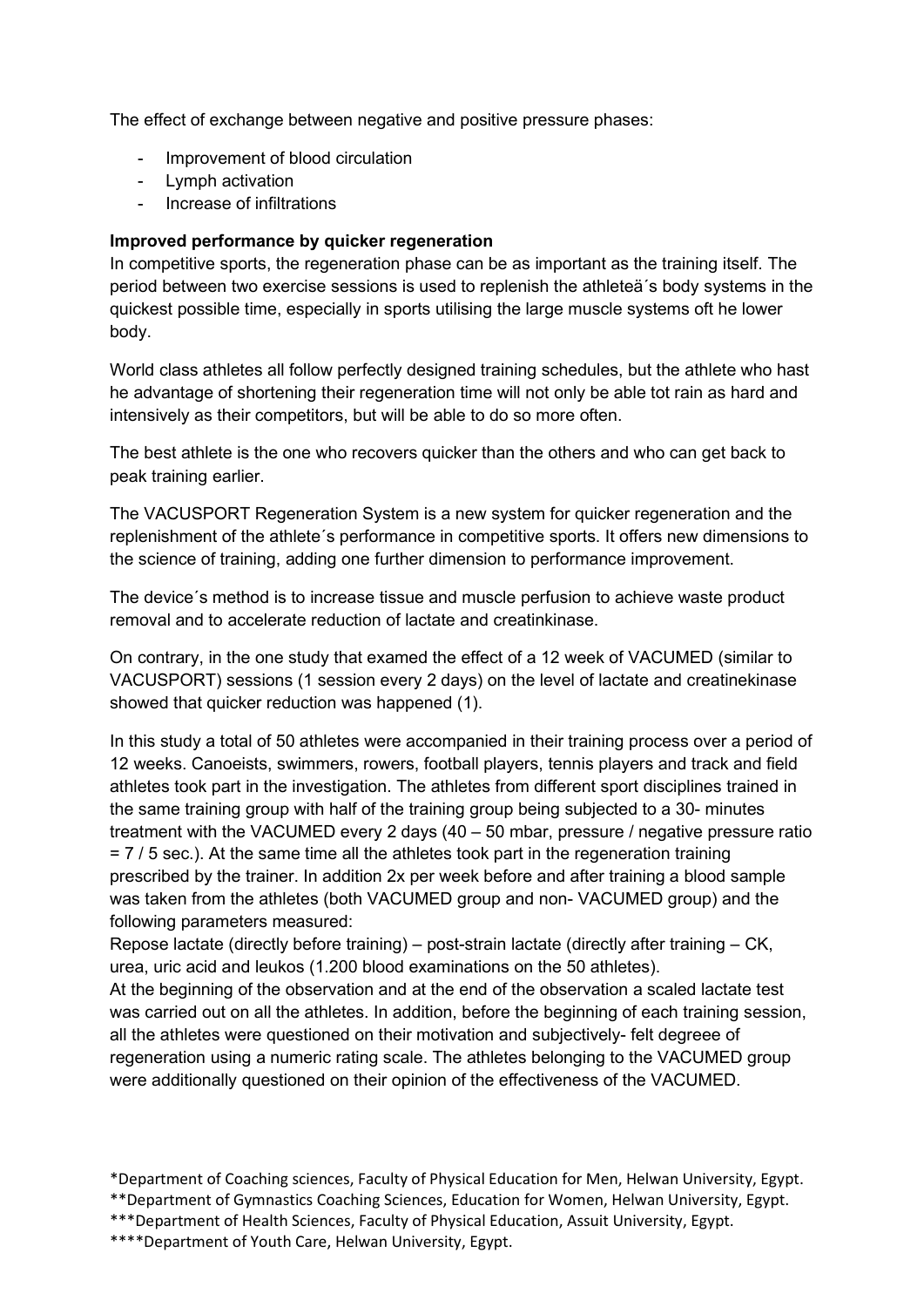Dr. med. Alf explained that the treatment method works like an external lymph heart. This is proven by laboratory values and the improvement of aerobic- and anaerobic condition as well as by former studies of space medicine, which was originally the starting point of this unique treatment procedure.

It is clear that more data are needed to determine the effects of the different regeneration methods on the removal of lactic acid and waste products (5), (6), (7), (8), (9).

### Methods:

10 basketball players took part in the investigation (age, 17.72 +/- 1.93 yr.; weight, 77.17 +/- 4.14 kg; height, 184.77 +/- 5.45 cam; body mass index, 19.89 +/- 2.23 kg / m2). All subjects were tested in a graded exercise stress test (Bruce Protocol) in a laboratory setting (Table 1 (2). During the test the speed and the elevation of the treadmill was increased at regular intervals (every 3 min) and blood samples were taken by h/p cosmos portable Sirius lactate test meter at each increment as follows:

| Km/h | <b>Elevation %</b> | <b>Time</b> |
|------|--------------------|-------------|
| 2.7  | 10.00              | 3           |
| 4.00 | 12                 | 3           |
| 5.4  | 14                 | 3           |
| 6.7  | 16                 | 3           |
| 8.00 | 18                 | 3           |
| 8.8  | 20                 | 3           |
| 9.6  | 22                 | 3           |

Table (1) Lactated Graded Test (Bruce Protocol)

The graded exercise stress test was followed directly by 30 minutes treatment with the VACUSPORT (40 – 50 mbar, pressure / negative pressure ratio = 7/5 sec.). Blood lactate is then plotted against each workload interval to give a lactate performance curve for each player (10), (11), (13). The percent of lactate changes from pre-training to post- training were calculated. All subjects were examined by a physician, and none had any medical problems.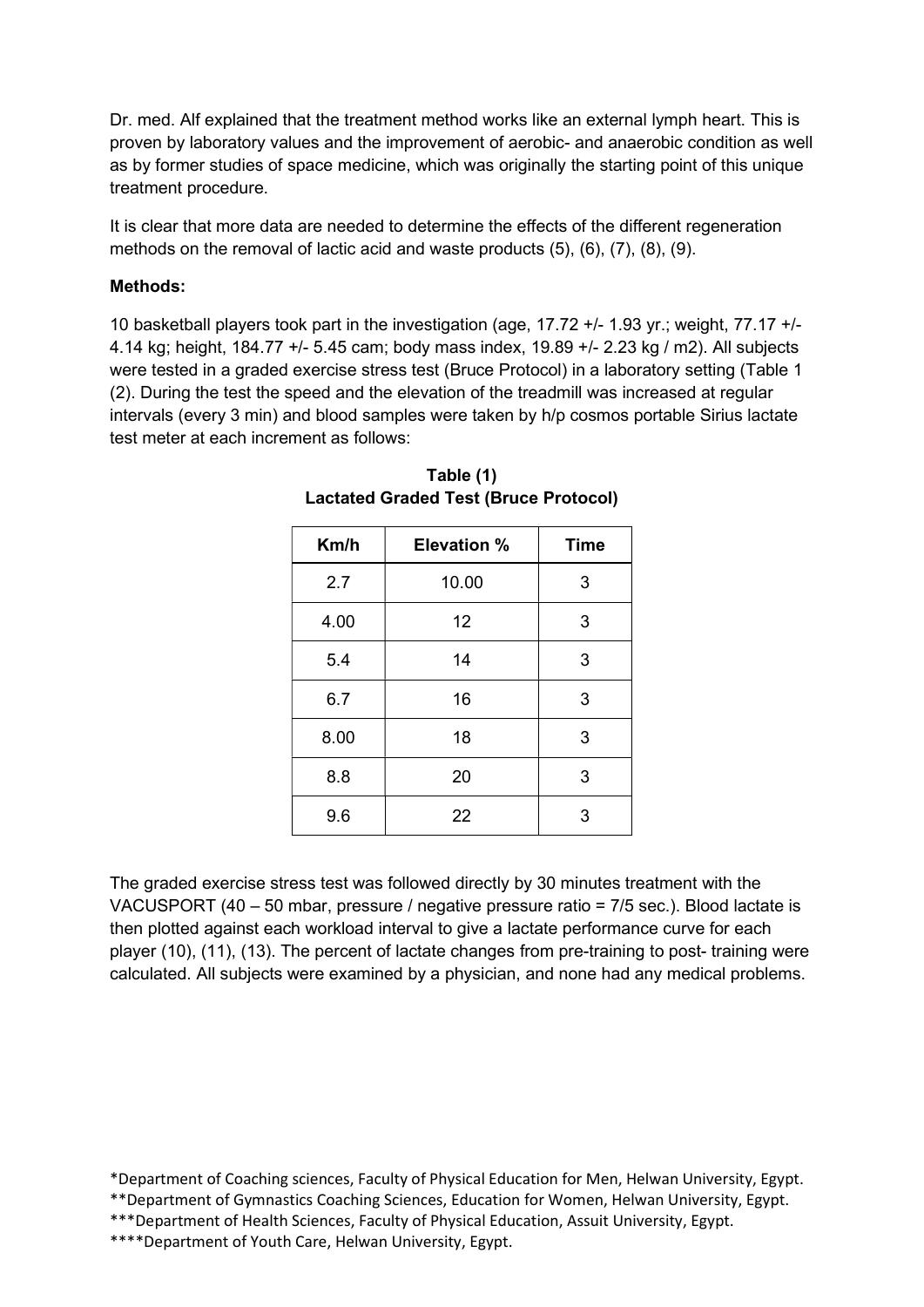# **Results**

The results (table 2) showed significant decrease in lactate concentration between the pre test (8.8 +/- 2.1mmol/L) (and post test after 30 minutes of VACUSPORT regeneration session (1.1 +/- .36 mmol/L) (P < 0.05).

### Table (2) Significance of differences between pre & post lactate concentration

|               | <b>Pre Test</b> |         | <b>Post Test</b> |         |
|---------------|-----------------|---------|------------------|---------|
| lactate       | Avg             | Std Dev | Avg              | Std Dev |
| concentration | 8.8             | 2.1     | 1.1              | .36     |
| mmol/L        |                 |         |                  |         |

# **Conclusion**

The result of the research is clear. Due to an improved blood circulation and purification a q quicker reduction of lactate could be verified. This is the result of an enhancement of the microcirculation and the optimization of the capillarisation through rhythmical capillary dilatation and capillary compression achieved by pressure and negative pressure.

### **References**

- 1- Alf, M. D. (2007). Observation of the regeneration of top athletes when using VACUSPORT LBNPD (lower body negative pressure device). Institute of sports medicine Olympic Base Rhein- Rhur.
- 2- Armstrong, RB. Mechanisms of exercise- induced delayed onset muscular soreness: A brief review. Med Sci Sports Exerc 16: 529-538; 1984.
- 3- Brummitt J: The role of massage in sports performance and rehabilitation: Current evidence and future direction. N Am J Sports Phys Ther 3: 7-21, 2008.
- 4- Byrnes WC, Clarkson PM. Delayed onset muscle soreness and training. Clin Sports Med 5: 605-614, 1986.
- 5- Cafarelli E, Flint F. The role of massage in preparation for and recovery from exercise. An overview. Sports Med 14: 1-9, 1992.
- 6- Hemmings B, Smith M, Graydon J, Dyson R: Effects of massage on physiological restoration, perceived recovery and repeated sports performance. Br J Sports Med 34: 109-114, 2000.